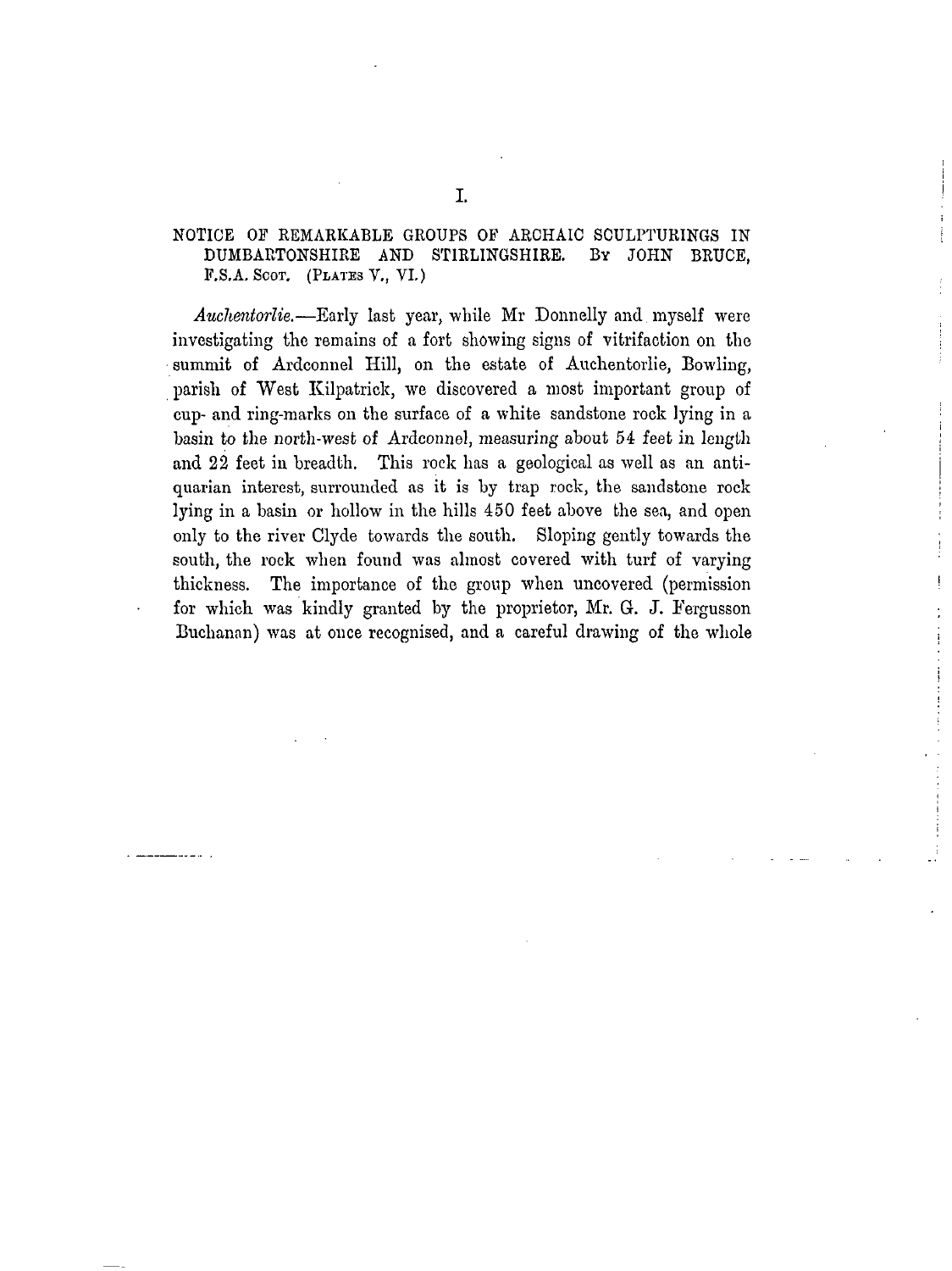made by Mr Donnelly (Plate V.). The sculpturings are very numerous, exhibiting a great variety of designs, and the execution is very perfect, the cup-markings, as a rule, being deep, some of them measuring  $2\frac{1}{2}$ inches in depth and 3 inches in breadth, and showing clearly the method employed in producing them, viz., by the use of a sharp-pointed tool, and not by rubbing or grinding. When these are counted over they fall into the following classification :-

Twenty-two sets of concentric rings round a central cup, the rings numbering from 2 up to 9; 73 single cups having no rings; 33 sets of cups having no rings except in one instance, the groups containing from 2 to 7 cups; 26 single rings with a central cup; 9 oval-shaped basins, some having a ring, or sometimes a raised rim. This gives a total of 163 different sculpturings. The most striking features of the group are the great variety of the figures, particularly the set to the left embracing the Jew'sharp form, measuring 12 by 7 inches across the cup, the set of 7 cups within a ring, which is particularly interesting, as the arrangement is symmetrical, the 6 cups surrounding a central one, also the frequent basin-like depressions which occur. The set of 7 cups measures 9 by 8 inches in diameter, and the cups vary from 1 inch to 2 inches in depth. The two sets of concentric rings, placed in contact but without intersecting each other, are notable for the accuracy with which they have been executed and the freshness of their appearance, many of the other markings being considerably weathered. The two sets measure 32 inches across, and the space between the cups  $9\frac{1}{2}$  inches. The upper series of rings measures-19 inches in diameter, and the other 20 inches. About 80 yards north-east of this group there is an outcrop of similar rock which has been quarried away, leaving but a small part remaining on which there are several cup- and ring-sculpturings (figs. 1 and 2), quite unmistakable, but considerably weathered compared with the other group. This rock presents us with a variation of the usual position, some of the cup- and ring-markings appearing on a nearly vertical face with the duct or central groove leading upwards, the diameter of the rings varying from 7 to 8 inches.

In the left-hand lower corner of Plate V., a drawing is shown of a sandstone boulder found on a ridge about 300 yards to the north of the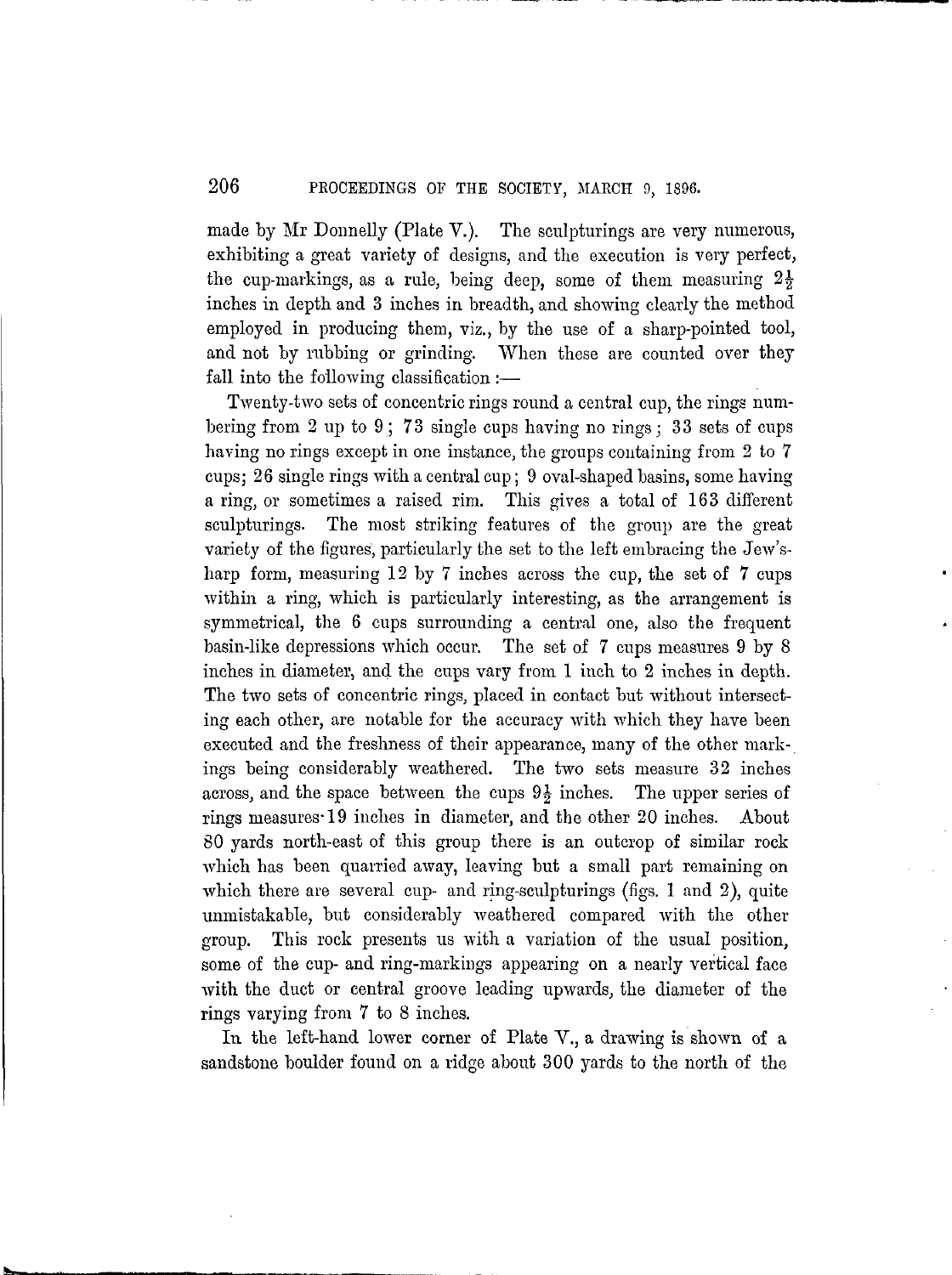

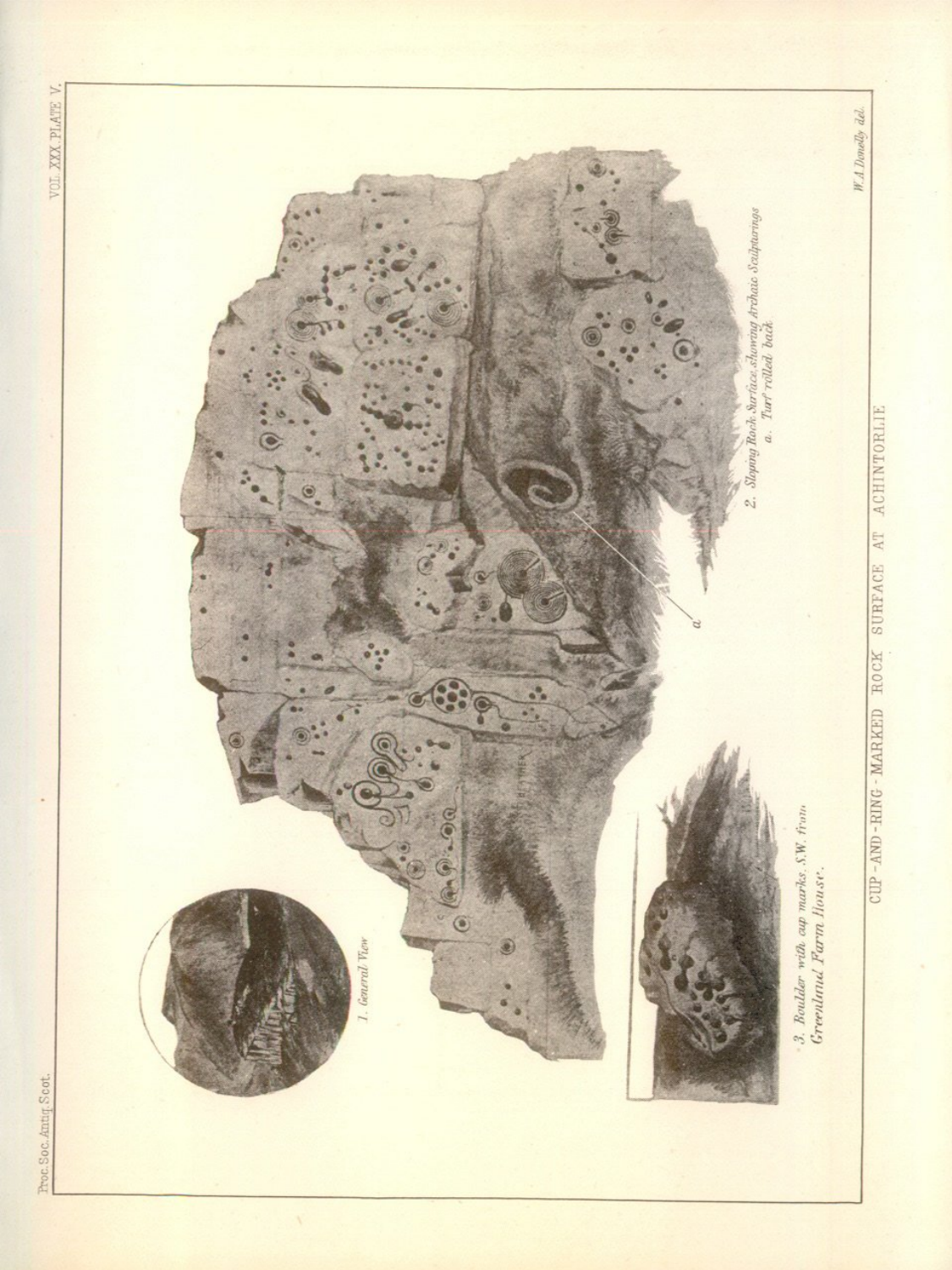large group, the markings showing cups alone. A similar boulder (fig. 3) on the Hill of Dun, about 1 mile eastward and just above Bowling



Figs. 1 and 2. Book Sculpturings north-east of the main group,

village, shows 3 cups only. To the north of Greenland farm, which



Fig. 3. Boulder with 3 Cups.



Fig. 4. Three Cup-marked Boulders north'of Greenland farm.

lies a quarter of a mile immediately north of the sculptured rock, 3 cup- and ring-marked boulders were found, having been built into a wall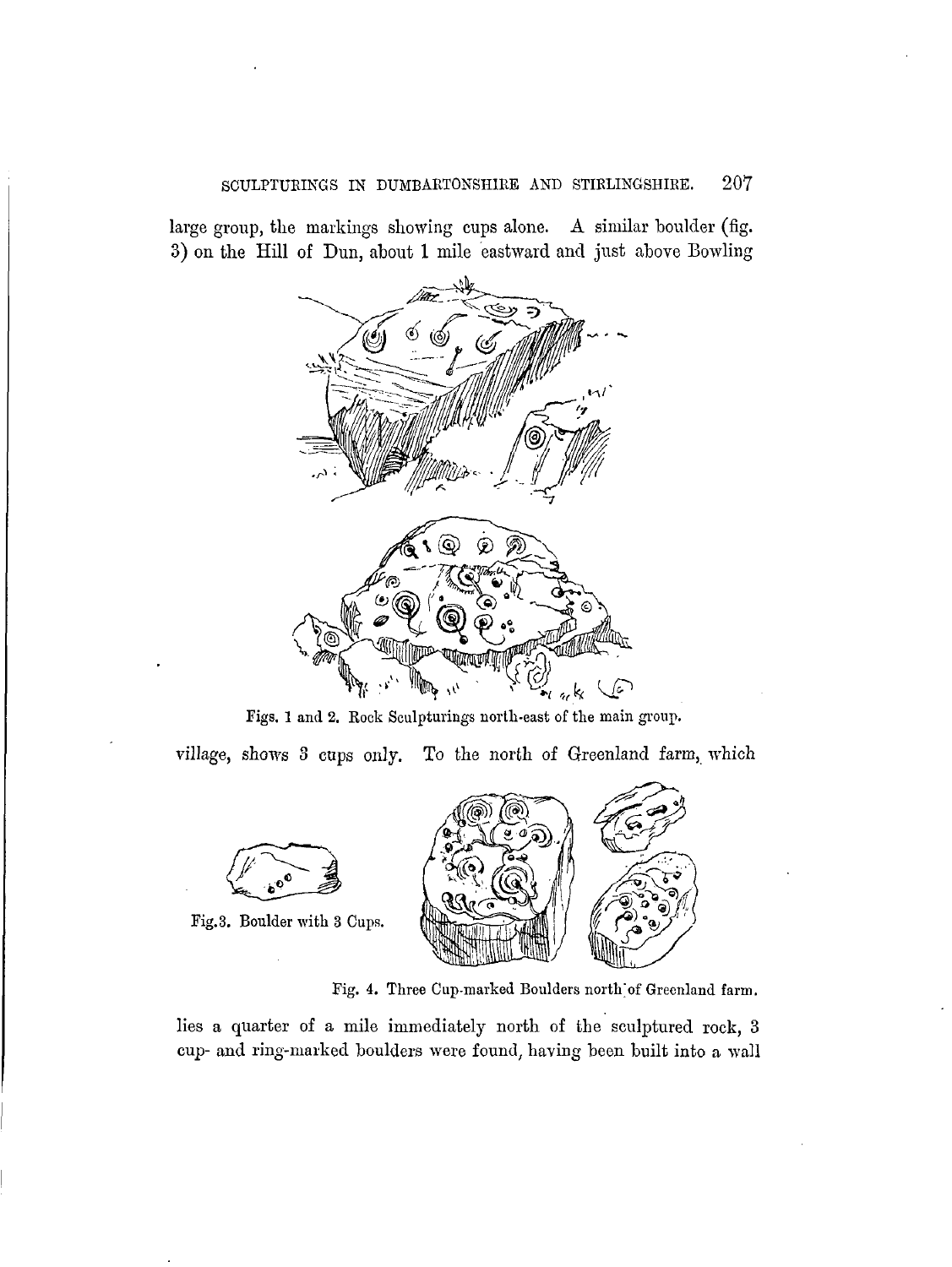## 208 PROCEEDINGS OF THE SOCIETY, MARCH 9, 1896.

now removed (shown in fig. 4). The markings are well executed, and exhibit a different design from those already referred to. At the same time a most peculiar stone was found built into the wall. It is in shape much like a large cheese, 3 feet in diameter, and of sandstone common to the hill (see fig. 5). It is marked on top only with pittings or small cups. A hole 4 inches in diameter and  $7\frac{1}{2}$  inches deep has been bored into it. At the foot of the perforation there is a cone  $2\frac{1}{2}$  inches high rising from the edge to the centre, and round this cone are a series of cups, 1 inch in diameter and half an inch deep, cut into the vertical side of the hole. These peculiarities are all the better seen from the fact that the stone has been split in two, almost across the centre of the cylindrical hole. Dr Christison, Secretary of the Society of Antiquaries of Scotland, who examined the stone carefully, was so much struck with



Fig. 5. Stone partially perforated.

its peculiarities, that he has asked the proprietor of the estate for permission to place it in the Society's Museum, and we are hopeful of securing it for the Collection.

*Cochno.—*While Mr Donnelly was engaged on a drawing for the Helensburgh Naturalist and Antiquarian Society of this group (which was discovered some years ago by the Eev. Mr Harvey, and reported to the Society by him),\* which drawing is now reproduced in Plate VI., he noticed two features which had not hitherto been observed, viz., a cross within an oval border and a sculpturing resembling two pairs of footprints, which, curiously enough, show only four toes each, both being incised in the rock, casts of which can now be inspected, prepared by Mr Adam Miller, Helensburgh.

The cross has rarely been found in the British Isles in juxtaposition with cup- and ring-markings, but it occurs at New Grange in Ireland, \* See the *Proceedings,* vol. xxiii. p. 130.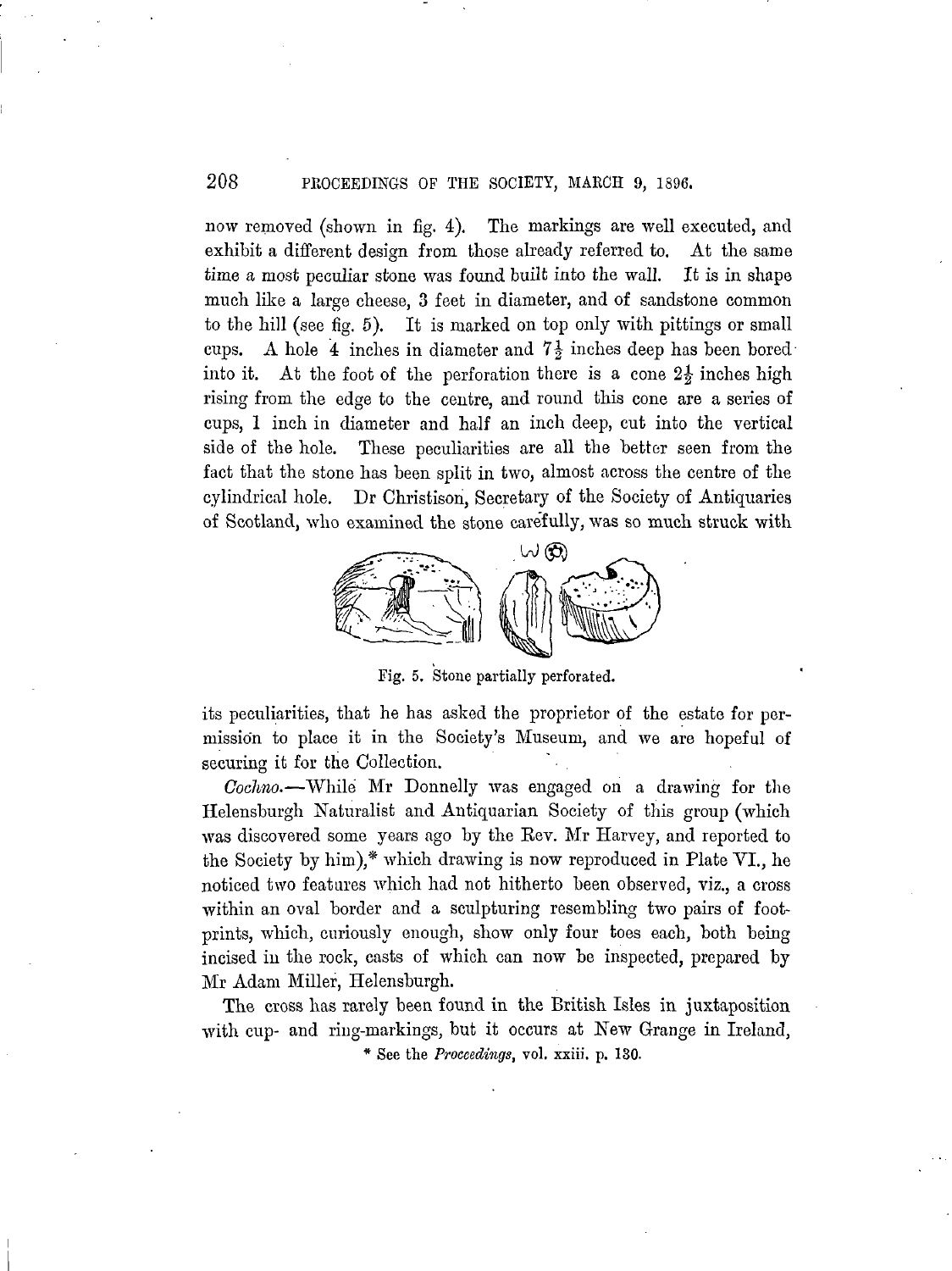